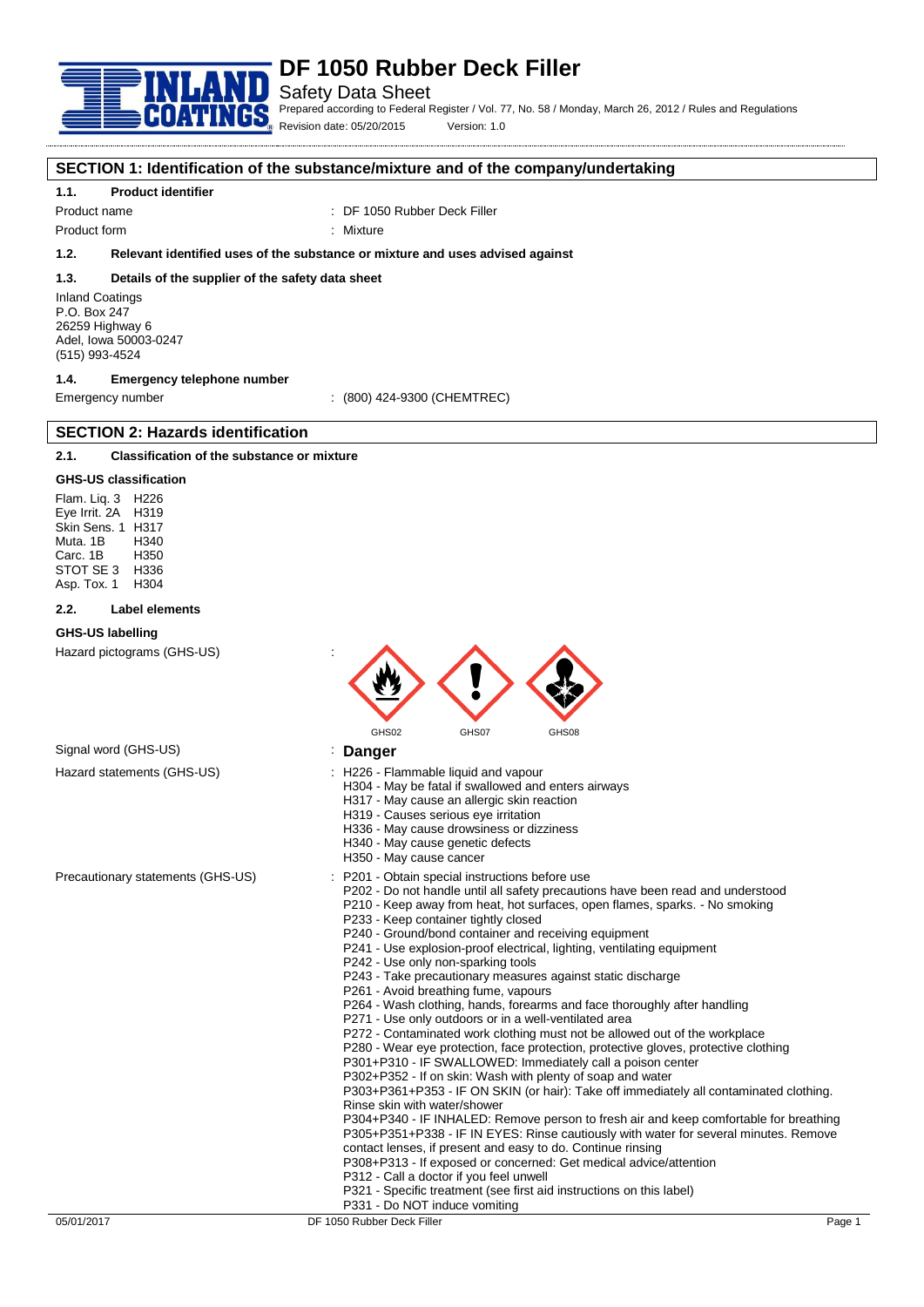Safety Data Sheet

Prepared according to Federal Register / Vol. 77, No. 58 / Monday, March 26, 2012 / Rules and Regulations

|      |                                       | P333+P313 - If skin irritation or rash occurs: Get medical advice/attention<br>P337+P313 - If eye irritation persists: Get medical advice/attention<br>P362+P364 - Take off contaminated clothing and wash it before reuse<br>P370+P378 - In case of fire: Use carbon dioxide (CO2), dry sand, foam to extinguish<br>P403+P233 - Store in a well-ventilated place. Keep container tightly closed<br>P403+P235 - Store in a well-ventilated place. Keep cool<br>P405 - Store locked up<br>P501 - Dispose of contents/container to a licensed hazardous-waste disposal contractor or<br>collection site except for empty clean containers which can be disposed of as non-hazardous<br>waste |
|------|---------------------------------------|--------------------------------------------------------------------------------------------------------------------------------------------------------------------------------------------------------------------------------------------------------------------------------------------------------------------------------------------------------------------------------------------------------------------------------------------------------------------------------------------------------------------------------------------------------------------------------------------------------------------------------------------------------------------------------------------|
| 2.3. | Other hazards                         |                                                                                                                                                                                                                                                                                                                                                                                                                                                                                                                                                                                                                                                                                            |
|      | Other hazards not contributing to the | : None under normal conditions.                                                                                                                                                                                                                                                                                                                                                                                                                                                                                                                                                                                                                                                            |

### Other hazards not contributing to the classification

# **2.4. Unknown acute toxicity (GHS US)**

No data available

# **SECTION 3: Composition/information on ingredients**

### **3.1. Substance**

Not applicable

### **3.2. Mixture**

| <b>Name</b>                                | <b>Product identifier</b> | %         |
|--------------------------------------------|---------------------------|-----------|
| Petroleum distillates, hydrotreated light  | (CAS No) 64742-47-8       | $20 - 30$ |
| Solvent naphtha, petroleum, light aromatic | (CAS No) 64742-95-6       | $10 - 15$ |
| Titanium dioxide                           | (CAS No) 13463-67-7       | $.5 - 2$  |
| Benzene, 1,2,4-trimethyl-                  | (CAS No) 95-63-6          | $3 - 6$   |
| Nonane                                     | (CAS No) 111-84-2         | $1 - 3$   |
| Ceramic materials and wares, chemicals     | (CAS No) 66402-68-4       | $30 - 40$ |
| Methyl alcohol                             | (CAS No) 67-56-1          | $0.5 - 1$ |

# **SECTION 4: First aid measures**

# **4.1. Description of first aid measures**

| .<br>Description of hist ald ineasures                              |                                                                                                                                                                                                                           |
|---------------------------------------------------------------------|---------------------------------------------------------------------------------------------------------------------------------------------------------------------------------------------------------------------------|
| First-aid measures general                                          | : If exposed or concerned, get medical attention/advice. Show this safety data sheet to the<br>doctor in attendance. Wash contaminated clothing before re-use. Never give anything to an<br>unconscious person.           |
| First-aid measures after inhalation                                 | : IF INHALED: Remove to fresh air and keep at rest in a position comfortable for breathing. Get<br>medical attention. If breathing is difficult, supply oxygen. If breathing has stopped, give artificial<br>respiration. |
| First-aid measures after skin contact                               | : IF ON SKIN (or clothing): Remove affected clothing and wash all exposed skin with water for at<br>least 15 minutes. Get medical attention immediately.                                                                  |
| First-aid measures after eye contact                                | : IF IN EYES: Immediately flush with plenty of water for at least 15 minutes. Remove contact<br>lenses if present and easy to do so. Get medical attention immediately. Continue rinsing.                                 |
| First-aid measures after ingestion                                  | : IF SWALLOWED: rinse mouth thoroughly. Do not induce vomiting without advice from poison<br>control center or medical professional. Get medical attention immediately.                                                   |
| 4.2.<br>Most important symptoms and effects, both acute and delayed |                                                                                                                                                                                                                           |
| Symptoms/injuries                                                   | : May cause cancer. May cause genetic defects. May be fatal if swallowed and enters airways.<br>Causes serious eye irritation.                                                                                            |
| Symptoms/injuries after inhalation                                  | : May cause irritation and damage to respiratory tissues. May cause drowsiness or dizziness.                                                                                                                              |
| Symptoms/injuries after skin contact                                | : May cause an allergic skin reaction.                                                                                                                                                                                    |
| Symptoms/injuries after eye contact                                 | : Causes serious eye irritation.                                                                                                                                                                                          |
| Symptoms/injuries after ingestion                                   | : May cause gastrointestinal irritation.                                                                                                                                                                                  |
| Chronic symptoms                                                    | May cause cancer. May cause genetic defects.                                                                                                                                                                              |

# **4.3. Indication of any immediate medical attention and special treatment needed**

No additional information available

| <b>SECTION 5: Firefighting measures</b> |                                                       |                                                             |     |
|-----------------------------------------|-------------------------------------------------------|-------------------------------------------------------------|-----|
| 5.1.                                    | <b>Extinguishing media</b>                            |                                                             |     |
|                                         | Suitable extinguishing media                          | : Foam. Dry powder. Carbon dioxide.                         |     |
| Unsuitable extinguishing media          |                                                       | : Do not use a heavy water stream.                          |     |
| 5.2.                                    | Special hazards arising from the substance or mixture |                                                             |     |
| Fire hazard                             |                                                       | : This product is flammable.                                |     |
| <b>Explosion hazard</b>                 |                                                       | : May create vapor/air explosion hazard in confined spaces. |     |
| Reactivity                              |                                                       | : Flammable liquid and vapour.                              |     |
| 05/01/2017                              |                                                       | DF 1050 Rubber Deck Filler                                  | 2/9 |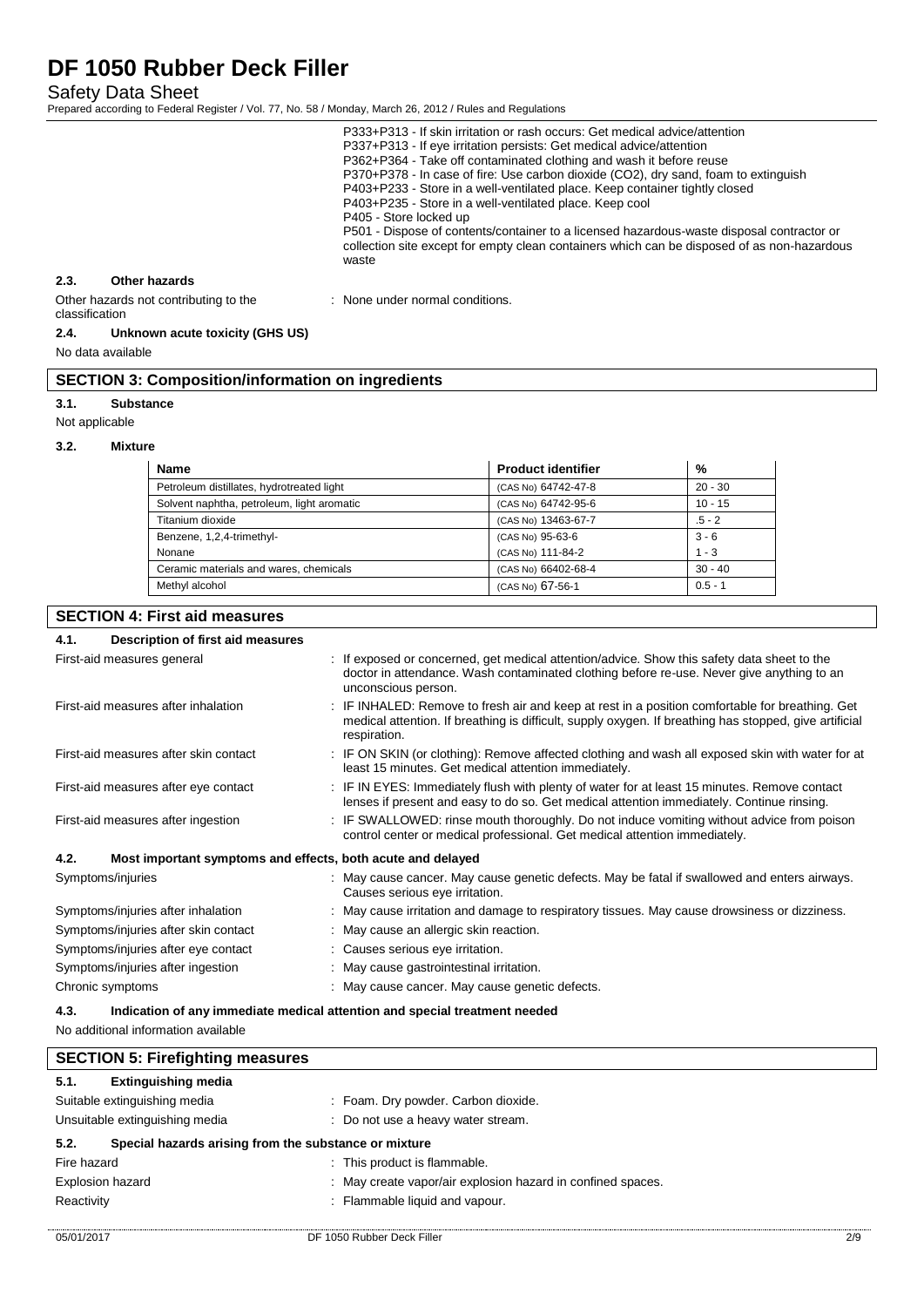Safety Data Sheet

Prepared according to Federal Register / Vol. 77, No. 58 / Monday, March 26, 2012 / Rules and Regulations

#### **5.3. Advice for firefighters**

Firefighting instructions : Use water spray or fog for cooling exposed containers. Exercise caution when fighting any chemical fire. Do not dispose of fire-fighting water in the environment. Vapors are heavier than

Protection during firefighting : Do not enter fire area without proper protective equipment, including respiratory protection.

air and may travel long distances along the ground to an ignition source and flash back.

# **SECTION 6: Accidental release measures 6.1. Personal precautions, protective equipment and emergency procedures** General measures **Secure 1** and  $\alpha$  is Remove ignition sources. Keep upwind. **6.1.1. For non-emergency personnel** Protective equipment : Wear Protective equipment as described in Section 8. Emergency procedures : Evacuate unnecessary personnel. **6.1.2. For emergency responders** Protective equipment **interval of the suitable protective clothing**, gloves and eye or face protection. Approved supplied-air respirator, in case of emergency. **6.2. Environmental precautions** Prevent entry to sewers and public waters. Notify authorities if liquid enters sewers or public waters. Avoid release to the environment. **6.3. Methods and material for containment and cleaning up** For containment **into the servent into servers** or contain any spills with dikes or absorbents to prevent migration and entry into sewers or streams. Methods for cleaning up **interpret in the spills** with inert solids, such as clay or diatomaceous earth as soon as possible. Place in a suitable container for disposal in accordance with the waste regulations (see Section 13).

# **6.4. Reference to other sections**

No additional information available

|                               | <b>SECTION 7: Handling and storage</b>                       |                                                                                                                                                                                                                                                                                                                                                                                                                            |  |
|-------------------------------|--------------------------------------------------------------|----------------------------------------------------------------------------------------------------------------------------------------------------------------------------------------------------------------------------------------------------------------------------------------------------------------------------------------------------------------------------------------------------------------------------|--|
| 7.1.                          | Precautions for safe handling                                |                                                                                                                                                                                                                                                                                                                                                                                                                            |  |
| Precautions for safe handling |                                                              | Wash hands and other exposed areas with mild soap and water before eating, drinking or<br>smoking and when leaving work. Do not handle until all safety precautions have been read and<br>understood. Handle in accordance with good industrial hygiene and safety procedures. Keep<br>container closed when not in use. Keep away from heat, hot surfaces, sparks, open flames and<br>other ignition sources. No smoking. |  |
| 7.2.                          | Conditions for safe storage, including any incompatibilities |                                                                                                                                                                                                                                                                                                                                                                                                                            |  |

heat, hot surfaces, sparks, open flames and other ignition sources. No smoking.

Storage conditions **in the state of the state of the state of the state of the state of the state of the state** S

### **SECTION 8: Exposure controls/personal protection**

# **8.1. Control parameters**

| Petroleum distillates, hydrotreated light (64742-47-8)  |                                                                                |  |
|---------------------------------------------------------|--------------------------------------------------------------------------------|--|
| Remark (ACGIH)                                          | OELs not established                                                           |  |
| Remark (OSHA)                                           | OELs not established                                                           |  |
| Nonane (111-84-2)                                       |                                                                                |  |
| ACGIH TWA (ppm)                                         | 200                                                                            |  |
| Remark (ACGIH)                                          | Threshold Limit Values (TLV Basis) Critical Effects -<br><b>CNS Impairment</b> |  |
| OSHA PEL (TWA) (mg/m <sup>3</sup> )                     | 1050                                                                           |  |
| OSHA PEL (TWA) (ppm)                                    | 200                                                                            |  |
| Solvent naphtha, petroleum, light aromatic (64742-95-6) |                                                                                |  |
| Remark (ACGIH)                                          | OELs not established                                                           |  |
| Remark (OSHA)                                           | OELs not established                                                           |  |
| Silica: Crystalline, quartz (14808-60-7)                |                                                                                |  |
| ACGIH TWA (mg/m <sup>3</sup> )                          | 0.025 (respirable fraction)                                                    |  |
| OSHA PEL (TWA) (mg/m <sup>3</sup> )                     | $(30)/(%SiO2 + 2)$ total dust; $(10)/(%SiO2 + 2)$<br>respirable fraction       |  |
| OSHA PEL (TWA) (ppm)                                    | $(250)/(%SiO2 + 5)$ respirable fraction                                        |  |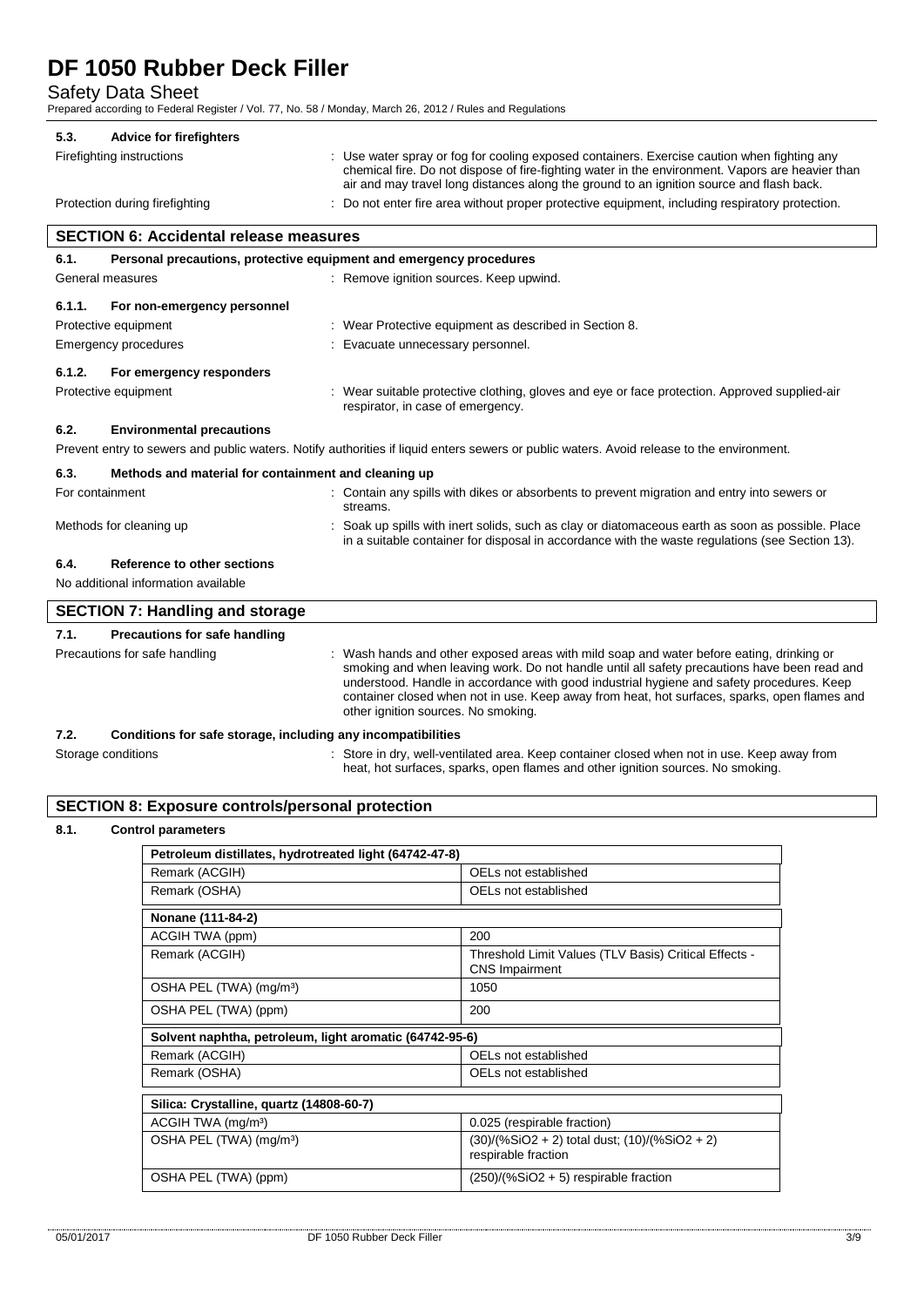# Safety Data Sheet

Prepared according to Federal Register / Vol. 77, No. 58 / Monday, March 26, 2012 / Rules and Regulations

| Titanium dioxide (13463-67-7)                       |                      |  |
|-----------------------------------------------------|----------------------|--|
| ACGIH TWA (mg/m <sup>3</sup> )                      | 10                   |  |
| OSHA PEL (TWA) (mg/m <sup>3</sup> )                 | 15 total dust        |  |
| Ceramic materials and wares, chemicals (66402-68-4) |                      |  |
| Remark (ACGIH)                                      | OELs not established |  |
| Remark (OSHA)                                       | OELs not established |  |
| Methyl alcohol (67-56-1)                            |                      |  |
| ACGIH TWA (ppm)                                     | 200                  |  |
| OSHA PEL (TWA) (mg/m <sup>3</sup> )                 | 260                  |  |
| OSHA PEL (TWA) (ppm)                                | 200                  |  |
| Benzene, 1,2,4-trimethyl- (95-63-6)                 |                      |  |
| Remark (ACGIH)                                      | OELs not established |  |
| Remark (OSHA)                                       | OELs not established |  |

### **8.2. Exposure controls**

- Appropriate engineering controls : Provide adequate general and local exhaust ventilation. Use process enclosures, local exhaust ventilation, or other engineering controls to control airborne levels below recommended exposure limits. Use explosion-proof equipment with flammable materials. Ensure adequate ventilation, especially in confined areas.
- Personal protective equipment : Gloves. Protective goggles. Wear chemically impervious apron over labcoat and full coverage clothing. Insufficient ventilation: wear respiratory protection.



Hand protection : Use gloves chemically resistant to this material when prolonged or repeated contact could occur. Gloves should be classified under Standard EN 374 or ASTM F1296. Suggested glove materials are: Neoprene, Nitrile/butadiene rubber, Polyethylene, Ethyl vinyl alcohol laminate, PVC or vinyl. Suitable gloves for this specific application can be recommended by the glove supplier. Change contaminated gloves immediately. Eye protection **including the state of the system** of the Wear eye protection, including chemical splash goggles and a face shield when possibility exists for eye contact due to spraying liquid or airborne particles. Skin and body protection : Wear long sleeves, and chemically impervious PPE/coveralls to minimize bodily exposure. Respiratory protection : Wear a NIOSH-approved (or equivalent) full-facepiece airline respirator in the positive pressure mode with emergency escape provisions. In case of inadequate ventilation or risk of inhalation of vapors, use suitable respiratory equipment with gas filter (type A2). Use a positive-pressure air-supplied respirator if there is any potential for an uncontrolled release, exposure levels are not known, or any other circumstances where air-purifying respirators may not provide

adequate protection.

# **SECTION 9: Physical and chemical properties**

| 9.1.                                       | Information on basic physical and chemical properties |     |
|--------------------------------------------|-------------------------------------------------------|-----|
| Physical state                             | $:$ Liquid                                            |     |
| Color                                      | : No data available.                                  |     |
| Odor                                       | : Slight hydrocarbon odor.                            |     |
| Odor Threshold                             | : No data available                                   |     |
| рH                                         | : No data available                                   |     |
| Relative evaporation rate (butylacetate=1) | : No data available                                   |     |
| Melting point                              | : No data available                                   |     |
| Freezing point                             | : No data available                                   |     |
| Boiling point                              | : 154.4 - 178.3 °C (310-353 °F)                       |     |
| Flash point                                | : $38.3 - 39.4$ °C (101-103°F)                        |     |
| Auto-ignition temperature                  | : 230 °C (450°F)                                      |     |
| Decomposition temperature                  | : No data available                                   |     |
| Flammability (solid, gas)                  | : No data available                                   |     |
| Vapour pressure                            | : 2 mm Hg at 20 $\degree$ C (68 $\degree$ F)          |     |
| Relative vapour density at 20 °C           | : Heavier than air                                    |     |
| Relative density                           | : 1.11                                                |     |
| Solubility                                 | : Water: Negligible                                   |     |
| 05/01/2017                                 | DF 1050 Rubber Deck Filler                            | 4/9 |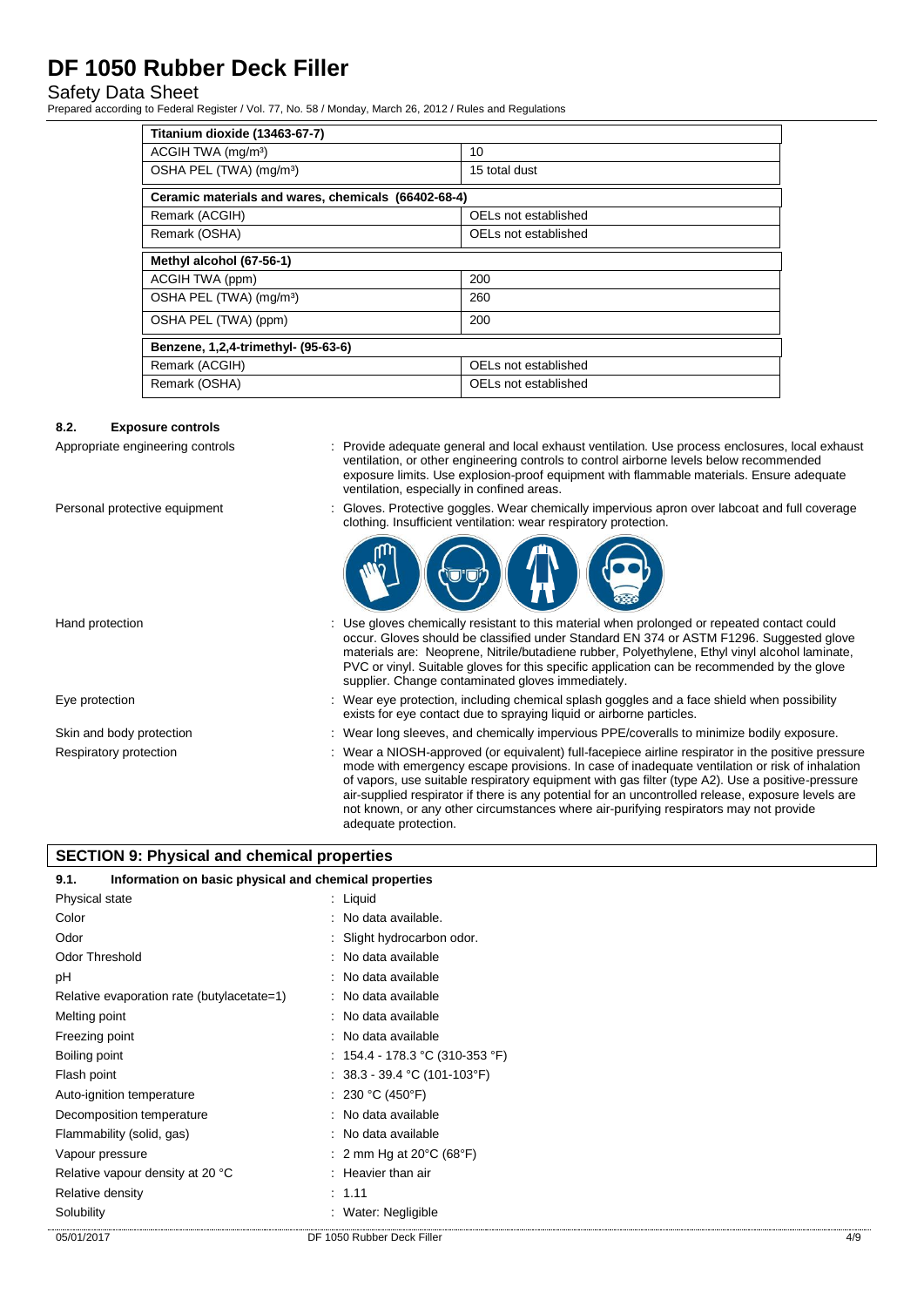# Safety Data Sheet

Prepared according to Federal Register / Vol. 77, No. 58 / Monday, March 26, 2012 / Rules and Regulations

| Log Pow                 |                          | : No data available |
|-------------------------|--------------------------|---------------------|
| Log Kow                 |                          | : No data available |
|                         | Viscosity, kinematic     | : No data available |
|                         | Viscosity, dynamic       | : No data available |
|                         | Explosive properties     | : No data available |
|                         | Oxidising properties     | : No data available |
| <b>Explosive limits</b> |                          | : No data available |
| 9.2.                    | <b>Other information</b> |                     |
| VOC content             |                          | : 400 a/l           |

# **SECTION 10: Stability and reactivity**

#### **10.1. Reactivity**

Flammable liquid and vapour.

#### **10.2. Chemical stability**

No data available.

### **10.3. Possibility of hazardous reactions**

No data available.

#### **10.4. Conditions to avoid**

No flames, no sparks. Eliminate all sources of ignition. Heat. Prevent vapor accumulation.

### **10.5. Incompatible materials**

Strong acids. Strong alkalis. Oxidizing agents.

#### **10.6. Hazardous decomposition products**

No data available.

# **SECTION 11: Toxicological information**

# **11.1. Information on toxicological effects**

Acute toxicity in the contract of the contract of the contract of the contract of the contract of the contract of the contract of the contract of the contract of the contract of the contract of the contract of the contract

| Petroleum distillates, hydrotreated light (64742-47-8)  |                                      |  |
|---------------------------------------------------------|--------------------------------------|--|
| LD50 oral rat                                           | > 5000 mg/kg                         |  |
| LD50 dermal rabbit                                      | > 2000 mg/kg                         |  |
| LC50 inhalation rat (mg/l)                              | $> 5.2$ mg/l/4h                      |  |
| Nonane (111-84-2)                                       |                                      |  |
| LC50 inhalation rat (ppm)                               | 3200 ppm/4h                          |  |
| Solvent naphtha, petroleum, light aromatic (64742-95-6) |                                      |  |
| LD50 dermal rabbit                                      | > 2000 mg/kg                         |  |
| LC50 inhalation rat (ppm)                               | 3400 ppm/4h                          |  |
| Titanium dioxide (13463-67-7)                           |                                      |  |
| LD50 oral rat                                           | > 10000 mg/kg                        |  |
| Methyl alcohol (67-56-1)                                |                                      |  |
| LD50 oral rat                                           | 5628 mg/kg                           |  |
| LD50 dermal rabbit                                      | 15,800 mg/kg                         |  |
| LC50 inhalation rat (ppm)                               | 64000 ppm/4h                         |  |
| Benzene, 1,2,4-trimethyl- (95-63-6)                     |                                      |  |
| LD50 oral rat                                           | 3280 mg/kg                           |  |
| LD50 dermal rabbit                                      | > 3160 mg/kg                         |  |
| ATE CLP (gases)                                         | 4500.000 ppmv/4h                     |  |
| ATE CLP (vapours)                                       | 11.000 mg/l/4h                       |  |
| ATE CLP (dust, mist)                                    | 1.500 mg/l/4h                        |  |
| Skin corrosion/irritation                               | Not classified                       |  |
| Serious eye damage/irritation                           | Causes serious eye irritation.       |  |
| Respiratory or skin sensitisation                       | May cause an allergic skin reaction. |  |
| Germ cell mutagenicity                                  | May cause genetic defects.           |  |
| Carcinogenicity                                         | May cause cancer.                    |  |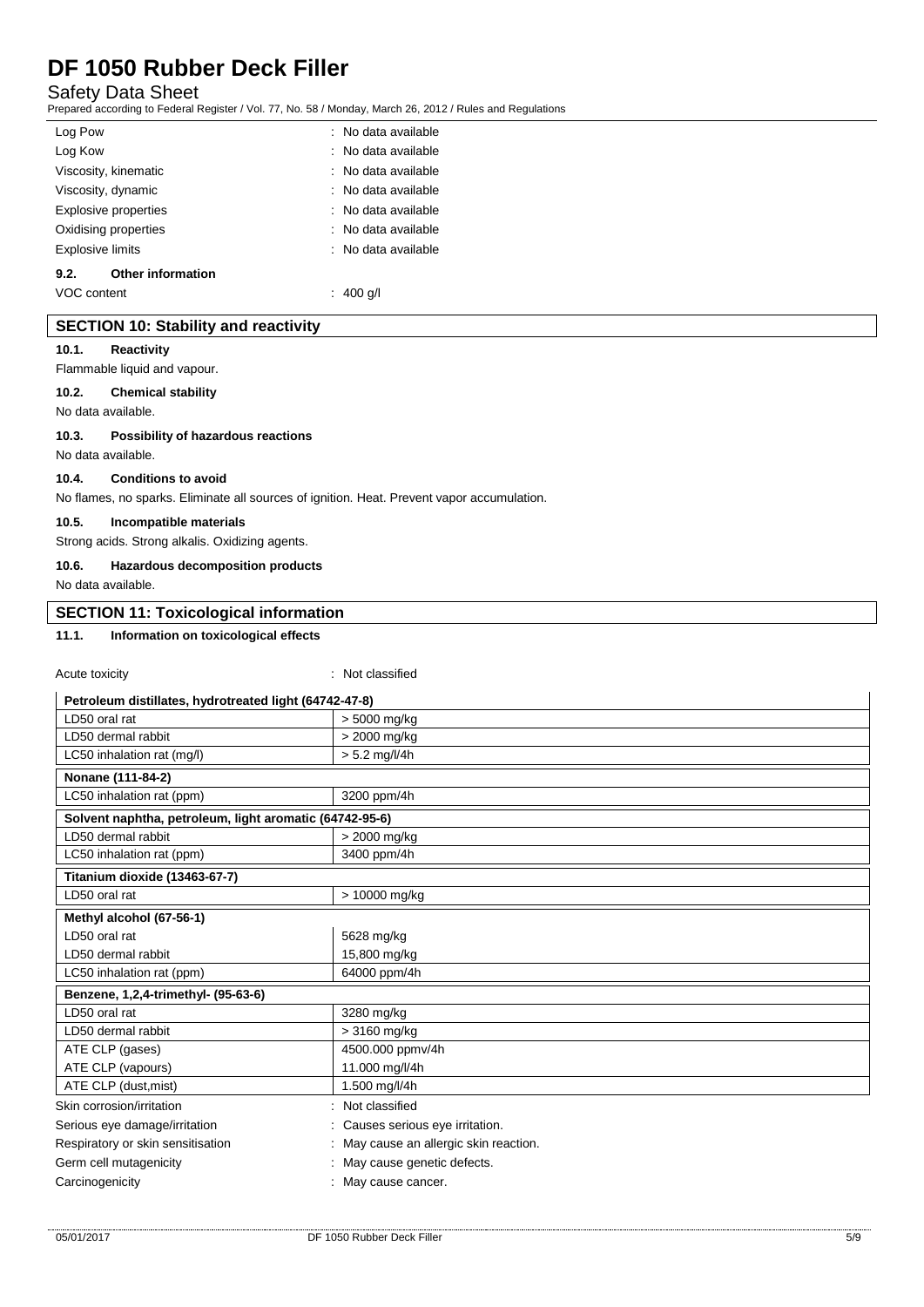# Safety Data Sheet

| Prepared according to Federal Register / Vol. 77, No. 58 / Monday, March 26, 2012 / Rules and Regulations              |                                                                                                                                                 |  |  |
|------------------------------------------------------------------------------------------------------------------------|-------------------------------------------------------------------------------------------------------------------------------------------------|--|--|
| Silica: Crystalline, quartz (14808-60-7)                                                                               |                                                                                                                                                 |  |  |
| IARC group                                                                                                             | 1 - Carcinogenic to humans                                                                                                                      |  |  |
| Titanium dioxide (13463-67-7)                                                                                          |                                                                                                                                                 |  |  |
| IARC group                                                                                                             | 2B - Possibly carcinogenic to humans                                                                                                            |  |  |
| Reproductive toxicity                                                                                                  | Not classified                                                                                                                                  |  |  |
| Specific target organ toxicity (single exposure)                                                                       | May cause drowsiness or dizziness.                                                                                                              |  |  |
| Specific target organ toxicity (repeated<br>exposure)                                                                  | Not classified                                                                                                                                  |  |  |
| Aspiration hazard                                                                                                      | May be fatal if swallowed and enters airways.                                                                                                   |  |  |
| Symptoms/injuries after inhalation                                                                                     | May cause irritation and damage to respiratory tissues. May cause drowsiness or dizziness.                                                      |  |  |
| Symptoms/injuries after skin contact                                                                                   | May cause an allergic skin reaction.                                                                                                            |  |  |
| Symptoms/injuries after eye contact                                                                                    | Causes serious eye irritation.                                                                                                                  |  |  |
| Symptoms/injuries after ingestion                                                                                      | May cause gastrointestinal irritation.                                                                                                          |  |  |
| Chronic symptoms                                                                                                       | May cause cancer. May cause genetic defects.                                                                                                    |  |  |
|                                                                                                                        |                                                                                                                                                 |  |  |
| <b>SECTION 12: Ecological information</b>                                                                              |                                                                                                                                                 |  |  |
| 12.1.<br><b>Toxicity</b>                                                                                               |                                                                                                                                                 |  |  |
| Ecology - general                                                                                                      | Aquatic toxicity rating not determined. All possible measures should be taken to prevent<br>release into the environment.                       |  |  |
| 12.2.<br>Persistence and degradability                                                                                 |                                                                                                                                                 |  |  |
| DF 1050 Rubber Deck Filler                                                                                             |                                                                                                                                                 |  |  |
| Persistence and degradability                                                                                          | Not established.                                                                                                                                |  |  |
| 12.3.<br><b>Bioaccumulative potential</b>                                                                              |                                                                                                                                                 |  |  |
| No additional information available                                                                                    |                                                                                                                                                 |  |  |
| 12.4.                                                                                                                  |                                                                                                                                                 |  |  |
| <b>Mobility in soil</b><br>No additional information available                                                         |                                                                                                                                                 |  |  |
|                                                                                                                        |                                                                                                                                                 |  |  |
| 12.5.<br>Other adverse effects                                                                                         |                                                                                                                                                 |  |  |
| No additional information available                                                                                    |                                                                                                                                                 |  |  |
| <b>SECTION 13: Disposal considerations</b>                                                                             |                                                                                                                                                 |  |  |
| 13.1.<br><b>Waste treatment methods</b>                                                                                |                                                                                                                                                 |  |  |
| Waste treatment methods                                                                                                | : Do not discharge to public wastewater systems without permit of pollution control authorities.                                                |  |  |
|                                                                                                                        | No discharge to surface waters is allowed without an NPDES permit.                                                                              |  |  |
| Waste disposal recommendations                                                                                         | Dispose in a safe manner in accordance with local/national regulations.                                                                         |  |  |
|                                                                                                                        |                                                                                                                                                 |  |  |
| <b>SECTION 14: Transport information</b>                                                                               |                                                                                                                                                 |  |  |
| In accordance with DOT                                                                                                 |                                                                                                                                                 |  |  |
| Transport document description                                                                                         | : UN1263 Paint (including paint, lacquer, enamel, stain, shellac solutions, varnish, polish, liquid<br>filler, and liquid lacquer base), 3, III |  |  |
| UN-No.(DOT)                                                                                                            | 1263                                                                                                                                            |  |  |
| DOT NA no.                                                                                                             | UN1263                                                                                                                                          |  |  |
| Proper Shipping Name (DOT)<br>Paint                                                                                    |                                                                                                                                                 |  |  |
| including paint, lacquer, enamel, stain, shellac solutions, varnish, polish, liquid filler, and liquid<br>lacquer base |                                                                                                                                                 |  |  |
| Department of Transportation (DOT) Hazard<br>Classes                                                                   | : 3 - Class 3 - Flammable and combustible liquid 49 CFR 173.120                                                                                 |  |  |
| Hazard labels (DOT)                                                                                                    | : 3 - Flammable liquid                                                                                                                          |  |  |
|                                                                                                                        |                                                                                                                                                 |  |  |
|                                                                                                                        |                                                                                                                                                 |  |  |
|                                                                                                                        |                                                                                                                                                 |  |  |
|                                                                                                                        |                                                                                                                                                 |  |  |
| Packing group (DOT)<br>: III - Minor Danger                                                                            |                                                                                                                                                 |  |  |
| DOT Quantity Limitations Passenger aircraft/rail : 5 L                                                                 |                                                                                                                                                 |  |  |
| (49 CFR 173.27)                                                                                                        |                                                                                                                                                 |  |  |

DOT Quantity Limitations Cargo aircraft only (49 CFR 175.75) : 60 L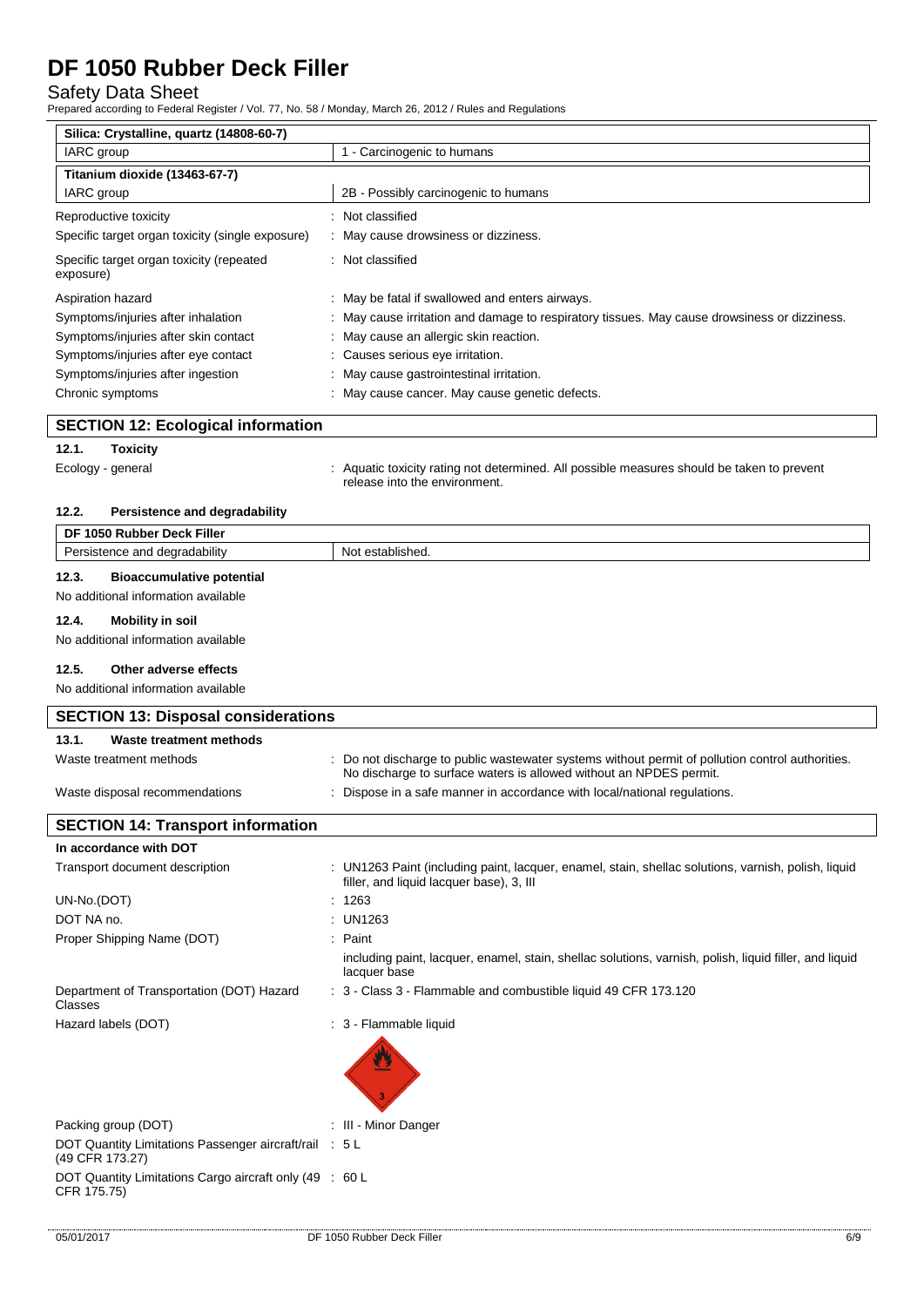# Safety Data Sheet

 $\overline{\phantom{a}}$ 

Prepared according to Federal Register / Vol. 77, No. 58 / Monday, March 26, 2012 / Rules and Regulations

| DOT Vessel Stowage Location               | : B - (i) The material may be stowed "on deck" or "under deck" on a cargo vessel and on a<br>passenger vessel carrying a number of passengers limited to not more than the larger of 25<br>passengers, or one passenger per each 3 m of overall vessel length; and (ii) "On deck only" on<br>passenger vessels in which the number of passengers specified in paragraph (k)(2)(i) of this<br>section is exceeded. |  |
|-------------------------------------------|-------------------------------------------------------------------------------------------------------------------------------------------------------------------------------------------------------------------------------------------------------------------------------------------------------------------------------------------------------------------------------------------------------------------|--|
| <b>Additional information</b>             |                                                                                                                                                                                                                                                                                                                                                                                                                   |  |
| Other information                         | : No supplementary information available.                                                                                                                                                                                                                                                                                                                                                                         |  |
| <b>Transport by sea</b>                   |                                                                                                                                                                                                                                                                                                                                                                                                                   |  |
| No additional information available       |                                                                                                                                                                                                                                                                                                                                                                                                                   |  |
| Air transport                             |                                                                                                                                                                                                                                                                                                                                                                                                                   |  |
| No additional information available       |                                                                                                                                                                                                                                                                                                                                                                                                                   |  |
| <b>SECTION 15: Regulatory information</b> |                                                                                                                                                                                                                                                                                                                                                                                                                   |  |
| 15.1. US Federal regulations              |                                                                                                                                                                                                                                                                                                                                                                                                                   |  |
| DF 1050 Rubber Deck Filler                |                                                                                                                                                                                                                                                                                                                                                                                                                   |  |
| or are exempt                             | All chemical substances in this product are listed in the EPA (Environment Protection Agency) TSCA (Toxic Substances Control Act) Inventory                                                                                                                                                                                                                                                                       |  |
| SARA Section 311/312 Hazard Classes       | Immediate (acute) health hazard<br>Delayed (chronic) health hazard<br>Fire hazard                                                                                                                                                                                                                                                                                                                                 |  |
| <b>Cumene (98-82-8)</b>                   |                                                                                                                                                                                                                                                                                                                                                                                                                   |  |
| Listed on United States SARA Section 313  |                                                                                                                                                                                                                                                                                                                                                                                                                   |  |
| <b>CERCLA RQ</b>                          | 5000 lb                                                                                                                                                                                                                                                                                                                                                                                                           |  |
| Methyl alcohol (67-56-1)                  |                                                                                                                                                                                                                                                                                                                                                                                                                   |  |
| <b>CERCLA RQ</b>                          | 5000 lb                                                                                                                                                                                                                                                                                                                                                                                                           |  |
| Benzene, 1,2,4-trimethyl- (95-63-6)       |                                                                                                                                                                                                                                                                                                                                                                                                                   |  |
| Listed on United States SARA Section 313  |                                                                                                                                                                                                                                                                                                                                                                                                                   |  |
| Xylenes (o-, m-, p- isomers) (1330-20-7)  |                                                                                                                                                                                                                                                                                                                                                                                                                   |  |
| Listed on United States SARA Section 313  |                                                                                                                                                                                                                                                                                                                                                                                                                   |  |
| <b>CERCLA RQ</b>                          | 100 lb                                                                                                                                                                                                                                                                                                                                                                                                            |  |

### **15.2. International regulations**

No additional information available

# **15.3. US State regulations**

#### **California Proposition 65**

WARNING: This product contains, or may contain, trace quantities of a substance(s) known to the state of California to cause cancer and/or reproductive toxicity

| <b>Cumene (98-82-8)</b>                                     |                                                                   |                                                                              |                                                                            |                                      |  |  |
|-------------------------------------------------------------|-------------------------------------------------------------------|------------------------------------------------------------------------------|----------------------------------------------------------------------------|--------------------------------------|--|--|
| U.S. - California -<br>Proposition 65 -<br>Carcinogens List | U.S. - California -<br>Proposition 65 -<br>Developmental Toxicity | U.S. - California -<br>Proposition 65 -<br>Reproductive Toxicity -<br>Female | U.S. - California -<br>Proposition 65 -<br>Reproductive Toxicity -<br>Male | No significance risk level<br>(NSRL) |  |  |
| <b>Yes</b>                                                  | No                                                                | <b>No</b>                                                                    | <b>No</b>                                                                  | <b>NA</b>                            |  |  |
| Silica: Crystalline, quartz (14808-60-7)                    |                                                                   |                                                                              |                                                                            |                                      |  |  |
| U.S. - California -<br>Proposition 65 -<br>Carcinogens List | U.S. - California -<br>Proposition 65 -<br>Developmental Toxicity | U.S. - California -<br>Proposition 65 -<br>Reproductive Toxicity -<br>Female | U.S. - California -<br>Proposition 65 -<br>Reproductive Toxicity -<br>Male | No significance risk level<br>(NSRL) |  |  |
| Yes                                                         | No                                                                | <b>No</b>                                                                    | <b>No</b>                                                                  | <b>NA</b>                            |  |  |
| Nickel oxide (1313-99-1)                                    |                                                                   |                                                                              |                                                                            |                                      |  |  |
| U.S. - California -<br>Proposition 65 -<br>Carcinogens List | U.S. - California -<br>Proposition 65 -<br>Developmental Toxicity | U.S. - California -<br>Proposition 65 -<br>Reproductive Toxicity -<br>Female | U.S. - California -<br>Proposition 65 -<br>Reproductive Toxicity -<br>Male | No significance risk level<br>(NSRL) |  |  |
| Yes                                                         | No.                                                               | <b>No</b>                                                                    | <b>No</b>                                                                  | <b>NA</b>                            |  |  |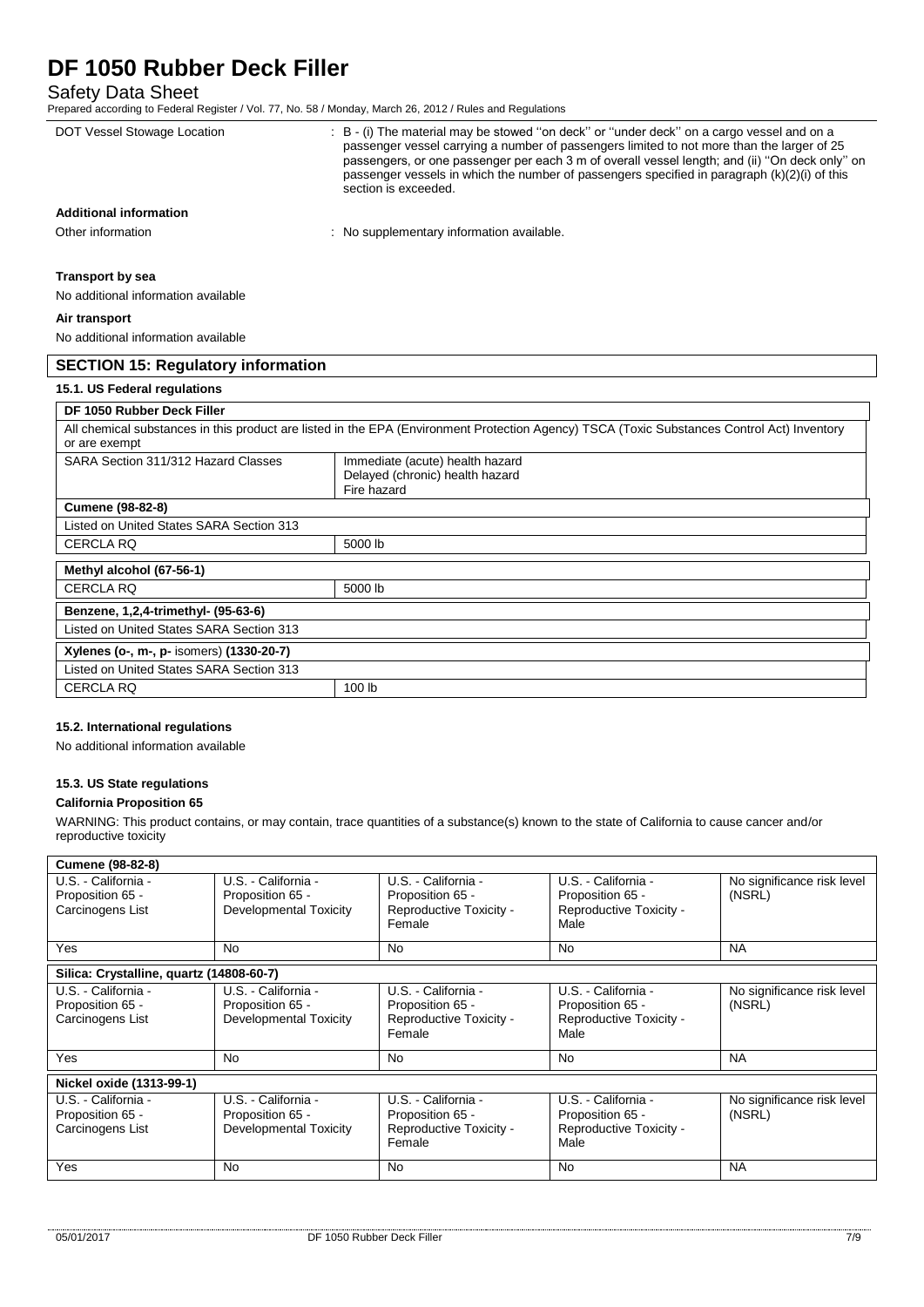# Safety Data Sheet

Prepared according to Federal Register / Vol. 77, No. 58 / Monday, March 26, 2012 / Rules and Regulations

| Titanium dioxide (13463-67-7)                                                                                                       |                                                                       |                                  |                         |                            |  |  |  |  |
|-------------------------------------------------------------------------------------------------------------------------------------|-----------------------------------------------------------------------|----------------------------------|-------------------------|----------------------------|--|--|--|--|
| U.S. - California -                                                                                                                 | U.S. - California -                                                   | U.S. - California -              | U.S. - California -     | No significance risk level |  |  |  |  |
| Proposition 65 -                                                                                                                    | Proposition 65 -                                                      | Proposition 65 -                 | Proposition 65 -        | (NSRL)                     |  |  |  |  |
| Carcinogens List                                                                                                                    | <b>Developmental Toxicity</b>                                         | Reproductive Toxicity -          | Reproductive Toxicity - |                            |  |  |  |  |
|                                                                                                                                     |                                                                       | Female                           | Male                    |                            |  |  |  |  |
| Yes                                                                                                                                 | No                                                                    | No                               | No                      | <b>NA</b>                  |  |  |  |  |
| Nonane (111-84-2)                                                                                                                   |                                                                       |                                  |                         |                            |  |  |  |  |
| U.S. - New Jersey - Right to Know Hazardous Substance List                                                                          |                                                                       |                                  |                         |                            |  |  |  |  |
| U.S. - Massachusetts - Right To Know List                                                                                           |                                                                       |                                  |                         |                            |  |  |  |  |
| U.S. - Pennsylvania - RTK (Right to Know) List                                                                                      |                                                                       |                                  |                         |                            |  |  |  |  |
| Cumene (98-82-8)                                                                                                                    |                                                                       |                                  |                         |                            |  |  |  |  |
| U.S. - Massachusetts - Right To Know List                                                                                           |                                                                       |                                  |                         |                            |  |  |  |  |
|                                                                                                                                     | U.S. - New Jersey - Right to Know Hazardous Substance List            |                                  |                         |                            |  |  |  |  |
|                                                                                                                                     | U.S. - Pennsylvania - RTK (Right to Know) - Environmental Hazard List |                                  |                         |                            |  |  |  |  |
| Silica: Crystalline, quartz (14808-60-7)                                                                                            |                                                                       |                                  |                         |                            |  |  |  |  |
| U.S. - New Jersey - Right to Know Hazardous Substance List                                                                          |                                                                       |                                  |                         |                            |  |  |  |  |
| U.S. - Pennsylvania - RTK (Right to Know) List                                                                                      |                                                                       |                                  |                         |                            |  |  |  |  |
| U.S. - Massachusetts - Right To Know List                                                                                           |                                                                       |                                  |                         |                            |  |  |  |  |
| Nickel oxide (1313-99-1)                                                                                                            |                                                                       |                                  |                         |                            |  |  |  |  |
| U.S. - Massachusetts - Right To Know List                                                                                           |                                                                       |                                  |                         |                            |  |  |  |  |
|                                                                                                                                     | U.S. - New Jersey - Right to Know Hazardous Substance List            |                                  |                         |                            |  |  |  |  |
|                                                                                                                                     | U.S. - Pennsylvania - RTK (Right to Know) - Environmental Hazard List |                                  |                         |                            |  |  |  |  |
| Titanium dioxide (13463-67-7)                                                                                                       |                                                                       |                                  |                         |                            |  |  |  |  |
| U.S. - Massachusetts - Right To Know List                                                                                           |                                                                       |                                  |                         |                            |  |  |  |  |
|                                                                                                                                     | U.S. - New Jersey - Right to Know Hazardous Substance List            |                                  |                         |                            |  |  |  |  |
| U.S. - Pennsylvania - RTK (Right to Know) List                                                                                      |                                                                       |                                  |                         |                            |  |  |  |  |
| Silica, amorphous, precipitated and gel (112926-00-8)                                                                               |                                                                       |                                  |                         |                            |  |  |  |  |
| U.S. - New Jersey - Right to Know Hazardous Substance List                                                                          |                                                                       |                                  |                         |                            |  |  |  |  |
| U.S. - Pennsylvania - RTK (Right to Know) List                                                                                      |                                                                       |                                  |                         |                            |  |  |  |  |
| U.S. - Massachusetts - Right To Know List                                                                                           |                                                                       |                                  |                         |                            |  |  |  |  |
| Methyl alcohol (67-56-1)                                                                                                            |                                                                       |                                  |                         |                            |  |  |  |  |
| U.S. - Massachusetts - Right To Know List                                                                                           |                                                                       |                                  |                         |                            |  |  |  |  |
| U.S. - New Jersey - Right to Know Hazardous Substance List<br>U.S. - Pennsylvania - RTK (Right to Know) - Environmental Hazard List |                                                                       |                                  |                         |                            |  |  |  |  |
|                                                                                                                                     |                                                                       |                                  |                         |                            |  |  |  |  |
| Benzene, 1,2,4-trimethyl- (95-63-6)                                                                                                 |                                                                       |                                  |                         |                            |  |  |  |  |
| U.S. - New Jersey - Right to Know Hazardous Substance List                                                                          |                                                                       |                                  |                         |                            |  |  |  |  |
| U.S. - Massachusetts - Right To Know List<br>U.S. - Pennsylvania - RTK (Right to Know) - Environmental Hazard List                  |                                                                       |                                  |                         |                            |  |  |  |  |
|                                                                                                                                     |                                                                       |                                  |                         |                            |  |  |  |  |
| Xylenes (o-, m-, p- isomers) (1330-20-7)                                                                                            |                                                                       |                                  |                         |                            |  |  |  |  |
| U.S. - Massachusetts - Right To Know List                                                                                           |                                                                       |                                  |                         |                            |  |  |  |  |
| U.S. - New Jersey - Right to Know Hazardous Substance List<br>U.S. - Pennsylvania - RTK (Right to Know) - Environmental Hazard List |                                                                       |                                  |                         |                            |  |  |  |  |
|                                                                                                                                     |                                                                       |                                  |                         |                            |  |  |  |  |
|                                                                                                                                     |                                                                       |                                  |                         |                            |  |  |  |  |
| <b>SECTION 16: Other information</b>                                                                                                |                                                                       |                                  |                         |                            |  |  |  |  |
| Indication of changes                                                                                                               |                                                                       | : Revision 1.0: New SDS Created. |                         |                            |  |  |  |  |
| <b>Revision date</b><br>: 05/01/2017                                                                                                |                                                                       |                                  |                         |                            |  |  |  |  |
| Other information<br>: Author: DW                                                                                                   |                                                                       |                                  |                         |                            |  |  |  |  |
| NFPA health hazard<br>: 3 - Short exposure could cause serious temporary or                                                         |                                                                       |                                  |                         |                            |  |  |  |  |

residual injury even though prompt medical attention was

temperature before ignition can occur.

and are not reactive with water.

**HMIS III Rating**

Health : 3<sup>\*</sup> Flammability : 2 Physical : 0

given. NFPA fire hazard **in the state of the state of the moderately heated or exposed to relatively high** 

NFPA reactivity **Stable** : 0 - Normally stable, even under fire exposure conditions,

 $\overline{2}$ 

 $\overline{\mathbf{3}}$ 

 $\bullet$